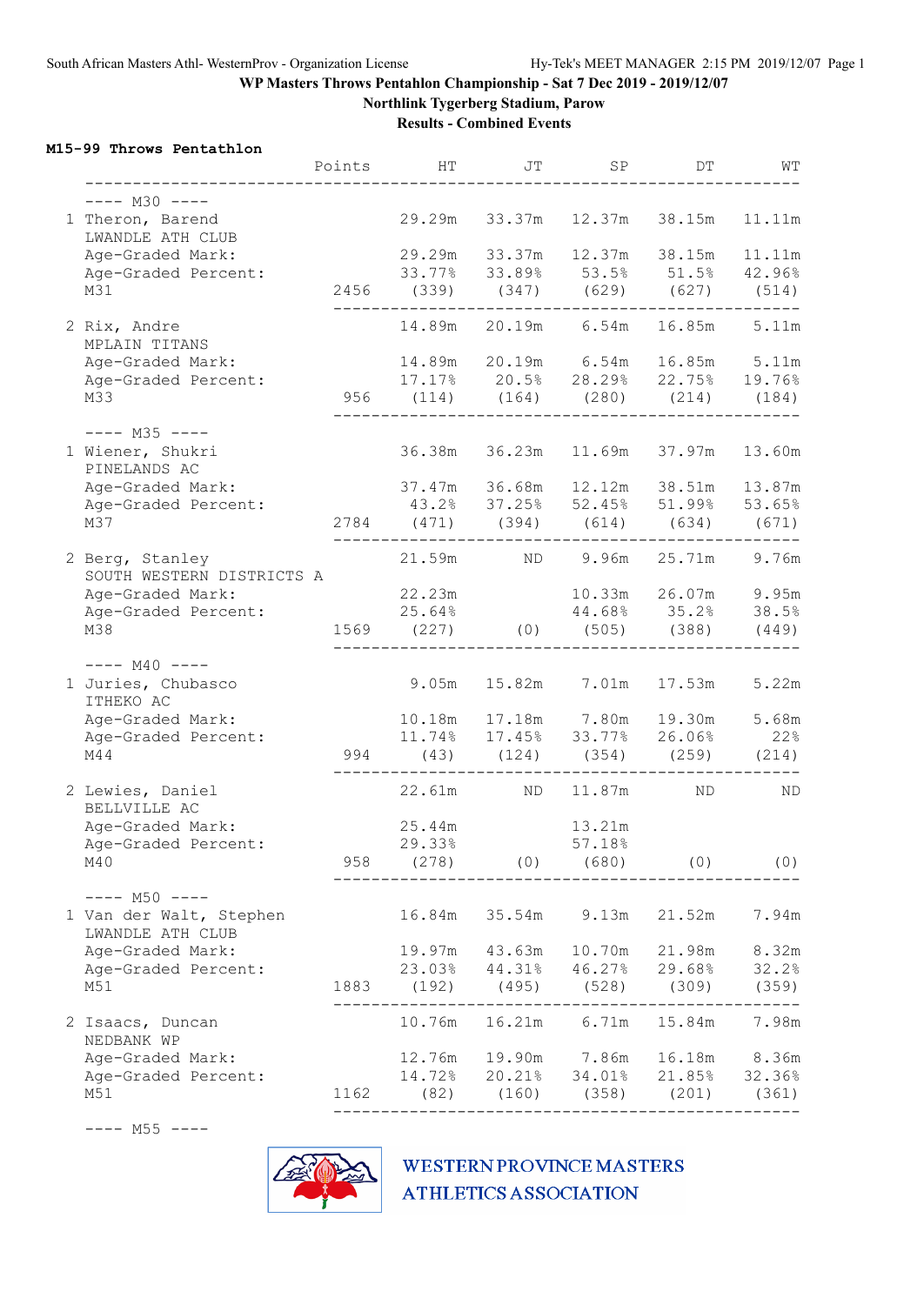**Northlink Tygerberg Stadium, Parow**

**Results - Combined Events**

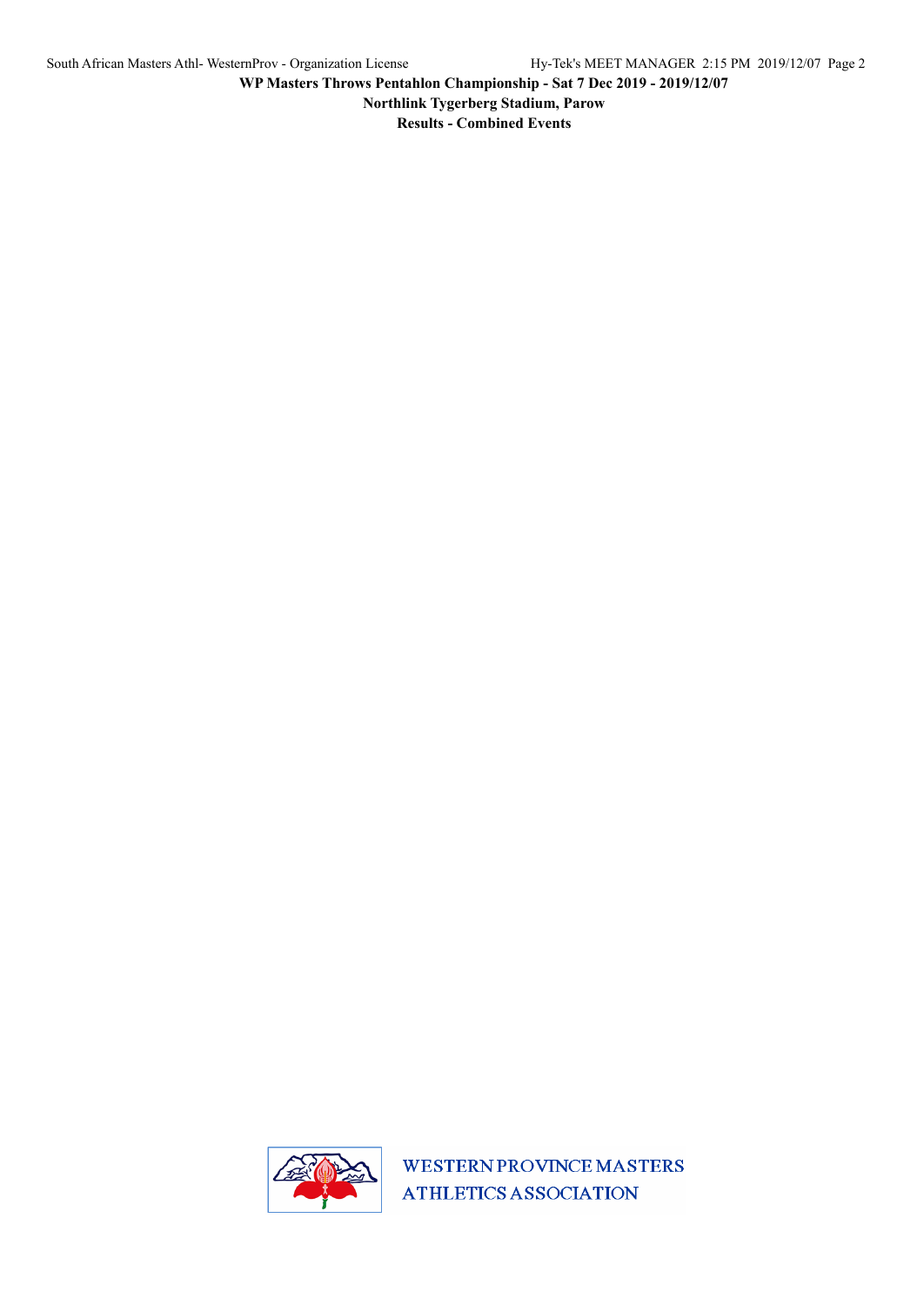**Northlink Tygerberg Stadium, Parow**

**Results - Combined Events**

| M15-99 Throws Pentathlon |  |  |  |
|--------------------------|--|--|--|
|--------------------------|--|--|--|

| 1 Barnard, Charl<br>BOLAND MASTERS ATHLETICS<br>Age-Graded Mark:<br>Age-Graded Percent:<br>M55 |      | 41.81% 39.95% 65.11% 48.77% 52.69%<br>2918 (451) (432) (793) (586) (656)                | 27.59m 29.40m<br>36.26m 39.33m | 15.05m | 11.85m 32.54m<br>36.12m           | 12.14m<br>13.62m |
|------------------------------------------------------------------------------------------------|------|-----------------------------------------------------------------------------------------|--------------------------------|--------|-----------------------------------|------------------|
| 2 Smit, Johan<br>BOLAND MASTERS ATHLETICS<br>Age-Graded Mark:                                  |      | 26.84m  24.88m  9.96m<br>35.28m 33.28m 12.65m 32.00m 10.82m                             |                                |        | 28.83m                            | 9.64m            |
| Age-Graded Percent:<br>M59                                                                     |      | 40.67% 33.8% 54.73% 43.21% 41.84%<br>2430 (436) (346) (646) (504) (498)                 |                                |        |                                   |                  |
| 3 Primo, Derick<br>SA POLICE SER AC                                                            |      |                                                                                         |                                |        |                                   | 5.25m            |
| Age-Graded Mark:                                                                               |      | 23.29m 33.24m 9.04m 25.10m 5.89m<br>26.85% 33.76% 39.12% 33.89% 22.79%                  |                                |        |                                   |                  |
| Age-Graded Percent:<br>M57                                                                     |      | 1612 (244) (345) (428) (369) (226)                                                      |                                |        |                                   |                  |
|                                                                                                |      |                                                                                         |                                |        |                                   |                  |
| $--- M65 ---$<br>1 Wale, Anton<br>PINELANDS AC                                                 |      | 29.74m 32.70m                                                                           |                                |        | 10.46m 34.41m                     | 12.20m           |
| Age-Graded Mark:                                                                               |      | 43.58m 51.07m                                                                           |                                |        | 14.23m  40.04m  13.60m            |                  |
| Age-Graded Percent:<br>M67                                                                     |      | $50.25\%$ $51.86\%$ $61.57\%$ $54.05\%$ $52.61\%$<br>3237 (571) (604) (742) (665) (655) |                                |        |                                   |                  |
|                                                                                                |      |                                                                                         |                                |        |                                   |                  |
| 2 Erasmus, Nick<br>BELLVILLE AC                                                                |      |                                                                                         |                                |        | 24.61m 19.82m 8.66m 29.46m        | 10.83m           |
| Age-Graded Mark:                                                                               |      |                                                                                         | 36.06m 30.95m                  | 11.78m | 34.28m                            | 12.07m           |
| Age-Graded Percent:                                                                            |      |                                                                                         |                                |        | 41.59% 31.44% 50.97% 46.28% 46.7% |                  |
| M69                                                                                            |      | 2471 (448) (313) (593) (549) (568)                                                      |                                |        |                                   |                  |
| 3 Venter, Peet<br>TYGERBERG AC                                                                 |      | 21.02m 30.33m 7.35m 23.78m                                                              |                                |        |                                   | 7.47m            |
| Age-Graded Mark:                                                                               |      | 30.80m  47.37m  10.00m  27.67m  8.33m                                                   |                                |        |                                   |                  |
| Age-Graded Percent:<br>M69                                                                     |      | $35.52\%$ $48.1\%$ $43.26\%$ $37.35\%$<br>2177 (363) (550) (486) (419)                  |                                |        |                                   | 32.21%<br>(359)  |
|                                                                                                |      |                                                                                         |                                |        |                                   |                  |
| 4 Laubser, Rocco<br>WESTERN PROVINCE ATHLETIC                                                  |      | ND.                                                                                     | 24.84m                         |        | 7.76m 16.44m                      | 8.28m            |
| Age-Graded Mark:                                                                               |      |                                                                                         | 38.80m                         | 10.55m | 19.13m                            | 9.23m            |
| Age-Graded Percent:                                                                            |      |                                                                                         | 39.4%                          | 45.67% | 25.82%                            | 35.71%           |
| M65                                                                                            | 1609 | (0)                                                                                     | (425)                          | (519)  | (256)                             | (409)            |
| $---$ M70 $---$                                                                                |      |                                                                                         |                                |        |                                   |                  |
| 1 Hough, Norman<br>WESTERN PROVINCE ATHLETIC                                                   |      | 40.14m                                                                                  | 30.45m                         | 11.17m | 30.22m                            | 15.33m           |
| Age-Graded Mark:                                                                               |      | 58.29m                                                                                  | 51.15m                         | 14.30m | 38.62m                            | 17.48m           |
| Age-Graded Percent:                                                                            |      | 67.21%                                                                                  | 51.94%                         | 61.88% | 52.14%                            | 67.62%           |
| M72                                                                                            | 3681 | (814)                                                                                   | (606)                          | (747)  | (637)                             | (877)            |
| $---$ M80 $---$                                                                                |      |                                                                                         |                                |        |                                   |                  |
| 1 Johnston, Steve<br>PINELANDS AC                                                              |      | 25.74m                                                                                  | 16.06m                         | 8.11m  | 24.99m                            | 11.54m           |
| Age-Graded Mark:                                                                               |      | 48.01m                                                                                  | 33.64m                         | 12.20m | 41.08m                            | 15.05m           |
| Age-Graded Percent:                                                                            |      | 55.35%                                                                                  | 34.17%                         | 52.8%  | 55.46%                            | 58.19%           |
|                                                                                                |      |                                                                                         |                                |        |                                   |                  |

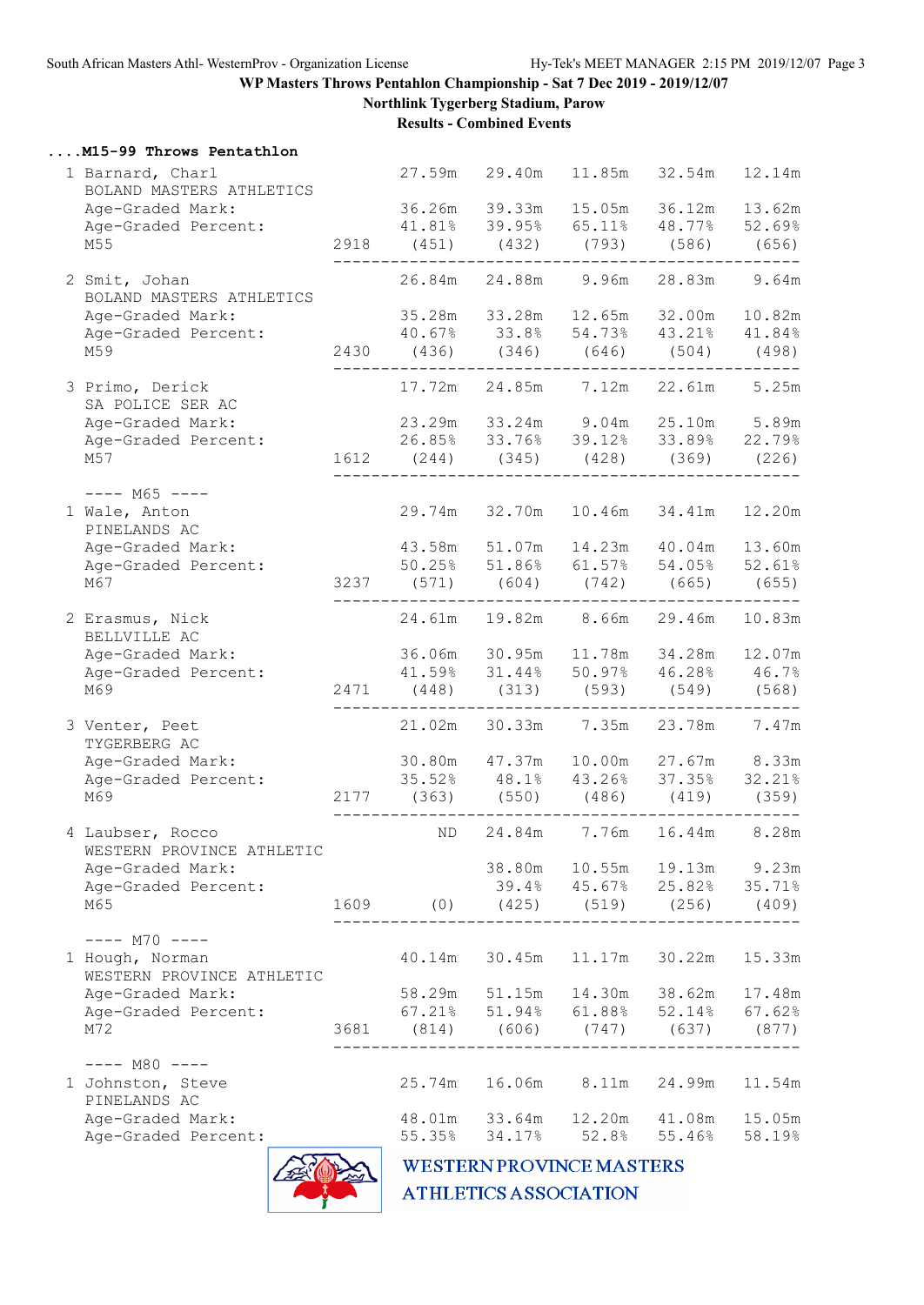## **Northlink Tygerberg Stadium, Parow Results - Combined Events**

| M8 <sub>l</sub><br>___ | - | ___ | --<br>__ |  |
|------------------------|---|-----|----------|--|

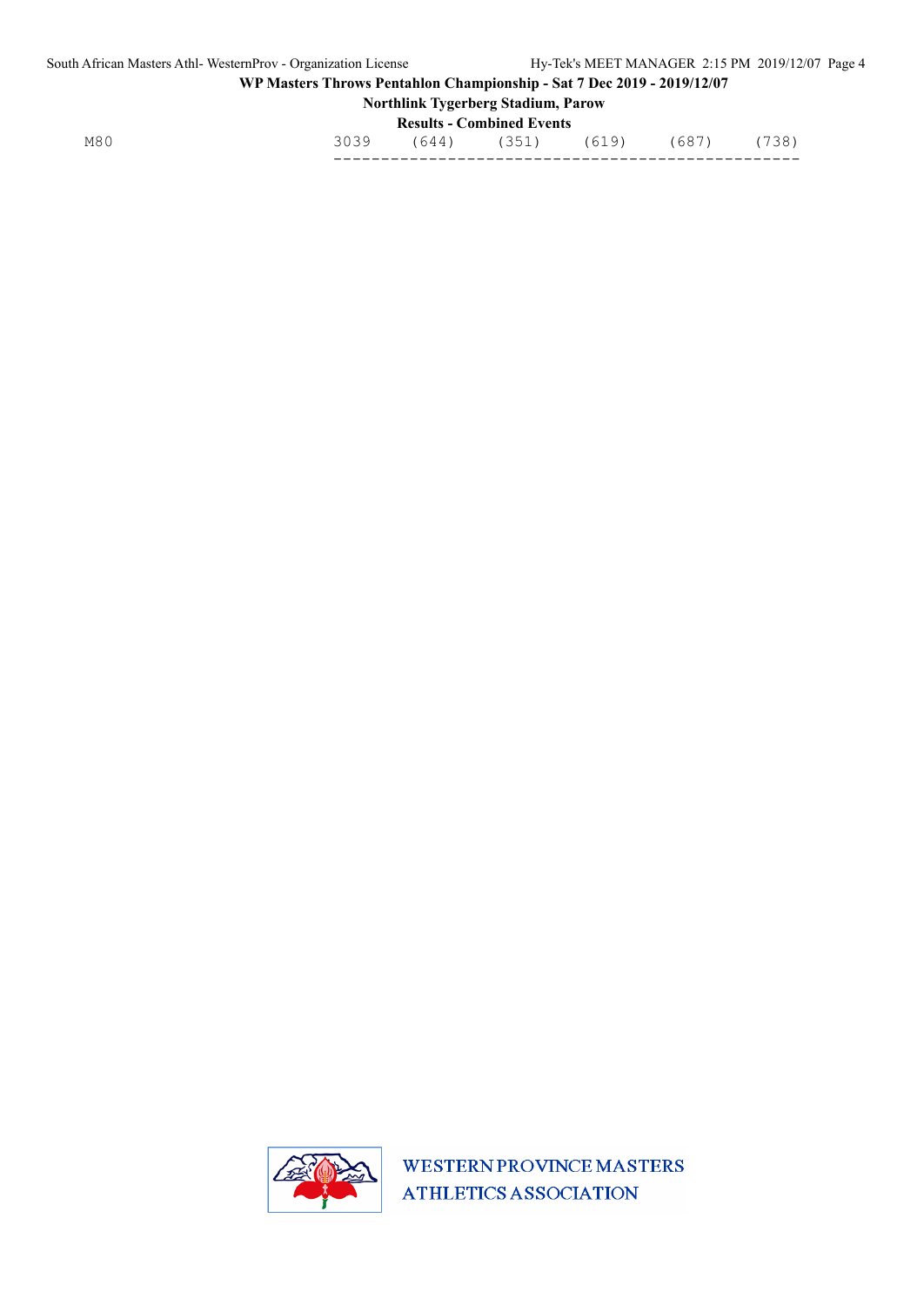**Northlink Tygerberg Stadium, Parow**

**Results - Combined Events**

#### **....M15-99 Throws Pentathlon**

| $---$ M85 $---$          |      |        |               |        |              |        |
|--------------------------|------|--------|---------------|--------|--------------|--------|
| 1 Benning, Leo           |      |        | 13.25m 13.66m |        | 5.23m 13.59m | 6.52m  |
| BOLAND MASTERS ATHLETICS |      |        |               |        |              |        |
| Age-Graded Mark:         |      | 29.43m | 33.30m        | 8.82m  | 26.51m       | 9.42m  |
| Age-Graded Percent:      |      | 33.93% | 33.81%        | 38.15% | 35.79%       | 36.44% |
| M86                      | 1918 | (341)  | (346)         | (415)  | (396)        | (420)  |
|                          |      |        |               |        |              |        |

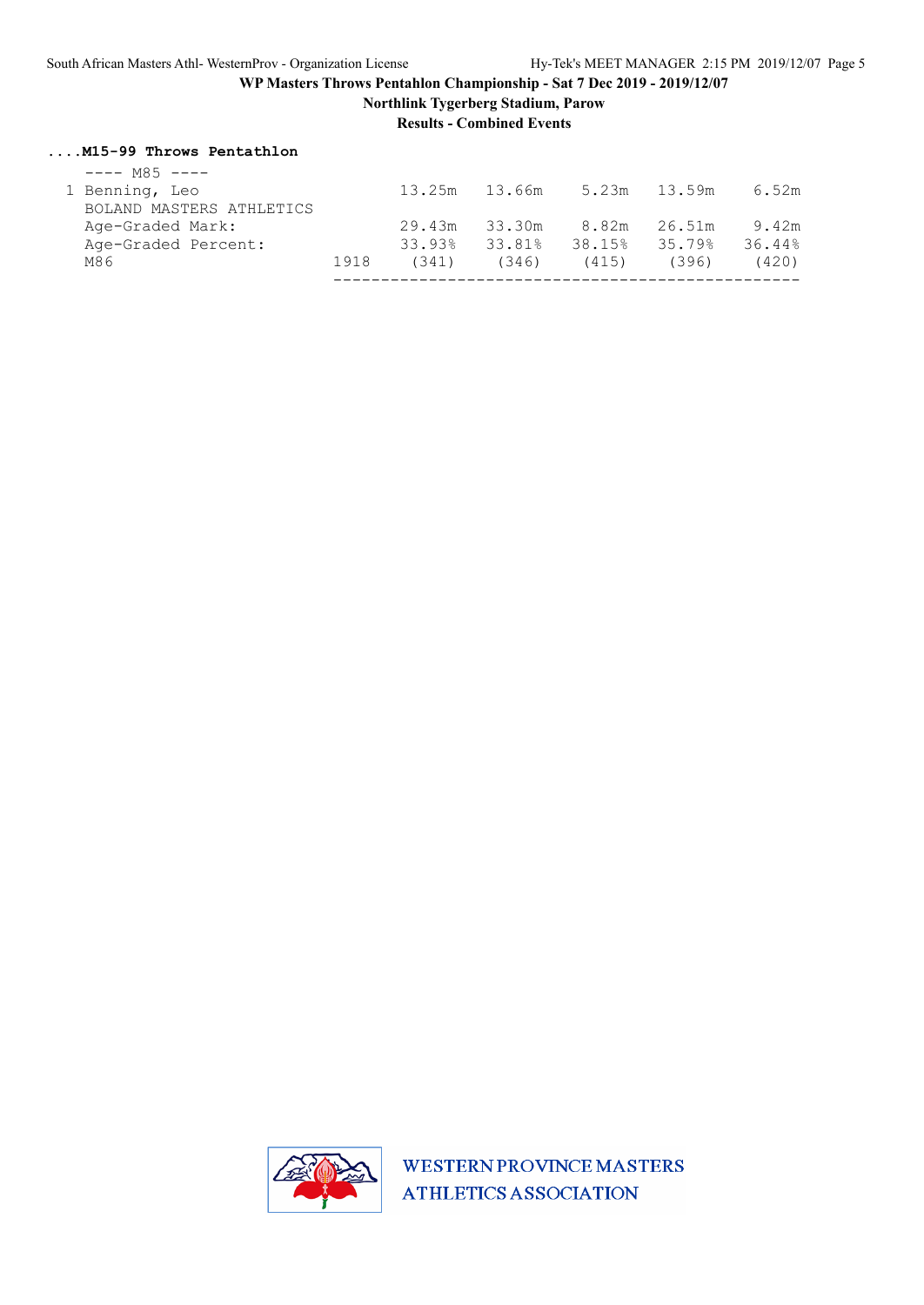**Northlink Tygerberg Stadium, Parow**

**Results - Combined Events**

### **W15-99 Throws Pentathlon**

|                                               | Points | HT                 | JT                    | SP     | DΤ                                                           | WT     |
|-----------------------------------------------|--------|--------------------|-----------------------|--------|--------------------------------------------------------------|--------|
| $--- W30 ---$                                 |        |                    |                       |        |                                                              |        |
| 1 La Grange, Rachelle<br>BELLVILLE AC         |        | 31.26m 33.46m      |                       | 10.01m | 23.41m                                                       | 9.56m  |
| Age-Graded Mark:                              |        | 31.26m 33.46m      |                       |        | 10.01m  23.41m  9.56m                                        |        |
| Age-Graded Percent:                           |        |                    |                       |        | 40.6% 45.84% 44.23% 30.48% 40.51%                            |        |
| W31                                           |        |                    |                       |        | 2398 (520) (542) (530) (340) (466)                           |        |
| 2 Hattingh, Olive<br>BELLVILLE AC             |        |                    | 14.97m 9.27m 5.43m    |        | ND 0                                                         | 9.84m  |
| Age-Graded Mark:                              |        | 14.97m 9.27m 5.43m |                       |        |                                                              | 9.84m  |
| Age-Graded Percent:                           |        |                    |                       |        | 19.44% 12.7% 23.99% 41.69%                                   |        |
| W32                                           |        |                    |                       |        | 986 (175) (93) (235) (0) (483)                               |        |
| $-- W35$ $---$                                |        |                    |                       |        |                                                              |        |
| 1 Gerstner, Juanita<br>TYGERBERG AC           |        |                    |                       |        | 11.01m 33.93m 9.82m                                          |        |
| Age-Graded Mark:                              |        |                    |                       |        | 11.41m 35.17m 10.72m                                         |        |
| Age-Graded Percent:                           |        |                    |                       |        | 33.37% 35.76% 50.44% 45.81% 45.44%                           |        |
| W36                                           |        |                    |                       |        | 2523 (400) (403) (622) (561) (537)                           |        |
| 2 Mallin, Ezette<br>VARSITY OLD BOYS AC       |        |                    |                       |        | 25.54m 19.50m 10.53m 28.18m 9.21m                            |        |
| Age-Graded Mark:                              |        |                    |                       |        | 27.94m  20.71m  10.91m  29.21m  10.05m                       |        |
| Age-Graded Percent:                           |        |                    |                       |        | 36.29% 28.37% 48.24% 38.05% 42.62%                           |        |
| W37                                           |        |                    |                       |        | 2284 (449) (302) (589) (448) (496)                           |        |
| 3 Compion, Maria<br>CAPE MULTI-SPORT          |        |                    |                       |        | 24.31m 20.40m 9.47m 21.79m 8.23m                             |        |
| Age-Graded Mark:                              |        |                    |                       |        | 26.60m  21.66m  9.81m  22.59m  8.98m                         |        |
| Age-Graded Percent:                           |        |                    |                       |        | 34.55% 29.68% 43.38% 29.42% 38.08%                           |        |
| W38                                           |        | 2013 (420) (320)   |                       | (517)  | $(325)$ $(431)$                                              |        |
| $-- W40$ $---$                                |        |                    |                       |        |                                                              |        |
| 1 Kruger, Sanet<br>BELLVILLE AC               |        |                    |                       |        | 38.15m  14.22m  8.58m  27.42m  9.03m                         |        |
| Age-Graded Mark:                              |        |                    |                       |        | 44.87m 16.31m 9.52m 30.57m 10.70m                            |        |
| Age-Graded Percent:                           |        |                    |                       |        | 58.28% 22.35% 42.08% 39.81% 45.35%                           |        |
| <b>W43</b>                                    | 2545   | (818)              | (221)                 | (498)  | (473)                                                        | (535)  |
| $--- W50 ---$                                 |        |                    |                       |        |                                                              |        |
| 1 Knobel, Heleen<br>SOUTH WESTERN DISTRICTS A |        | 45.60m             | 30.60m                | 10.62m | 30.26m                                                       | 14.51m |
| Age-Graded Mark:                              |        |                    | 58.54m 40.22m         | 13.38m | 39.72m                                                       | 17.15m |
| Age-Graded Percent:                           |        |                    |                       |        |                                                              | 72.7%  |
| W54                                           |        |                    |                       |        | 76.03% 55.11% 59.16% 51.73%<br>4133 (1123) (672) (753) (649) | (936)  |
| $-- W55$ $---$                                |        |                    |                       |        |                                                              |        |
| 1 Smit, Jackie<br>BOLAND MASTERS ATHLETICS    |        |                    | 30.48m  17.82m  8.82m |        | 26.17m                                                       | 9.96m  |
| Age-Graded Mark:                              |        |                    | 42.62m 25.80m         |        | 12.08m 37.70m                                                | 12.86m |
| Age-Graded Percent:                           |        |                    | 55.36% 35.35%         |        | 53.42% 49.09% 54.52%                                         |        |
| W56                                           |        |                    |                       |        | 3110 (769) (397) (666) (610) (668)                           |        |

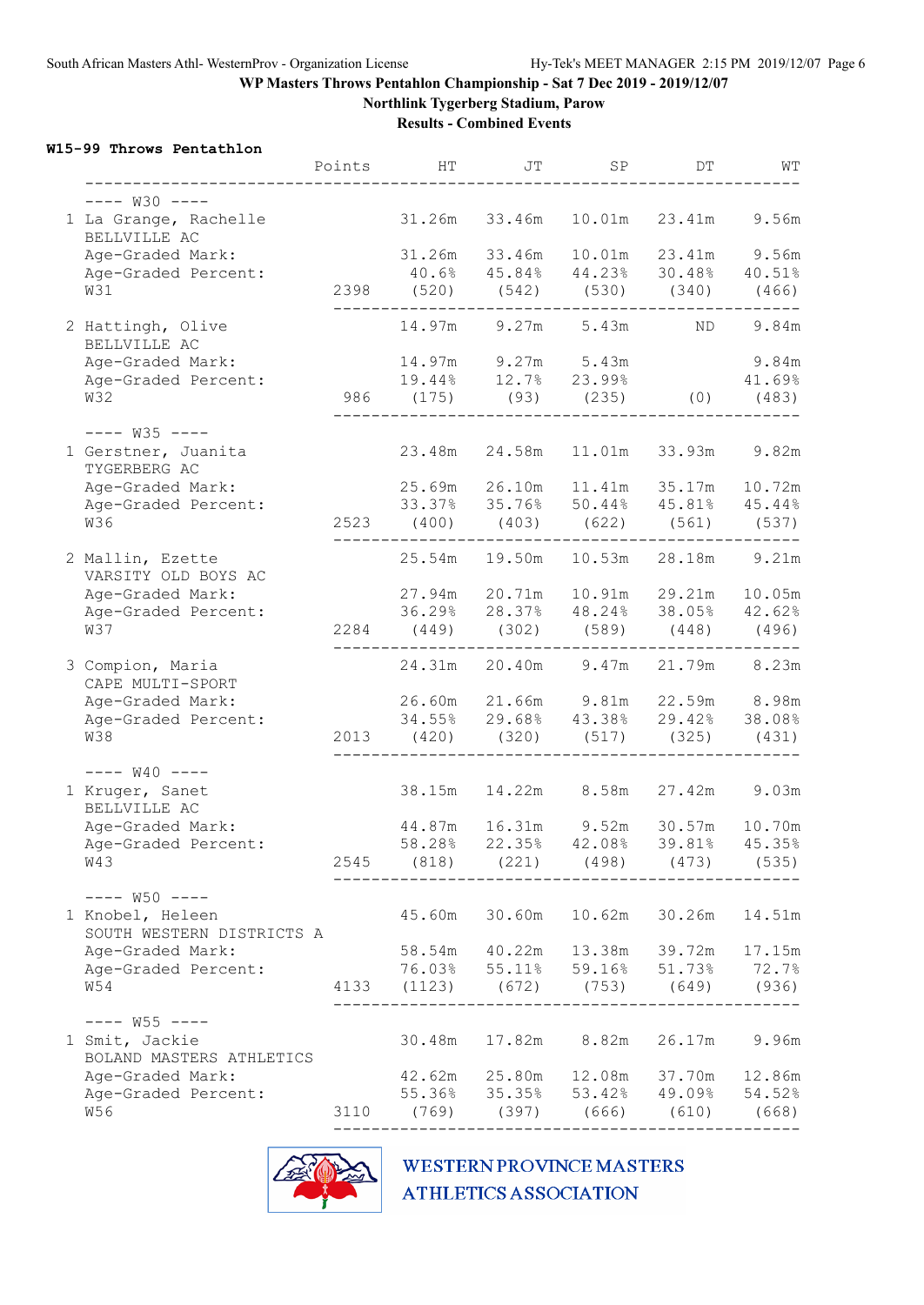**Northlink Tygerberg Stadium, Parow**

**Results - Combined Events**